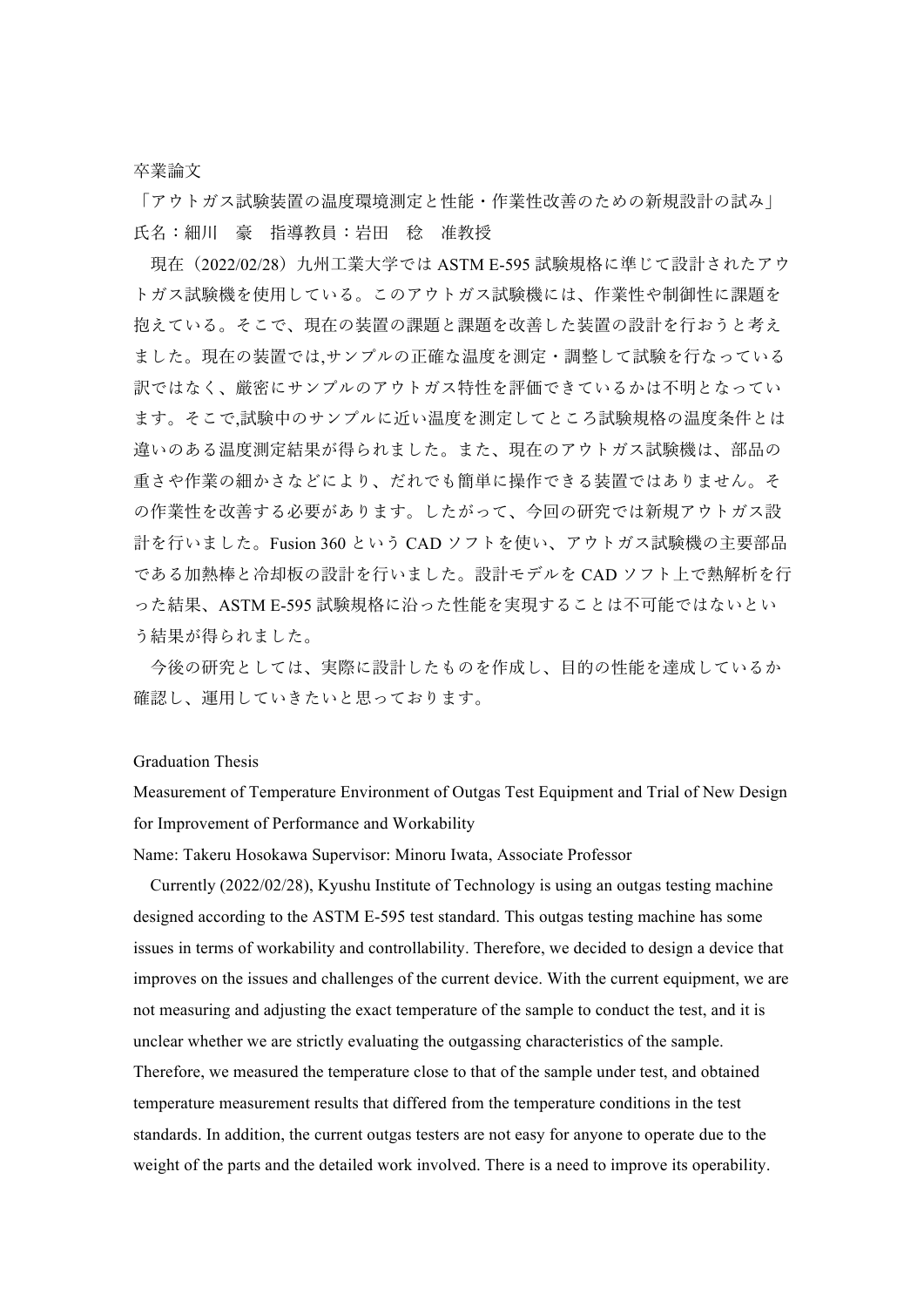Therefore, a new outgas design was conducted in this research, using Fusion 360 CAD software to design the heating rod and cooling plate, which are the main parts of the outgas tester. The design model was thermally analyzed on the CAD software, and the results showed that it is not impossible to achieve the performance according to the ASTM E-595 test standard.

As for future research, we would like to create an actual design, confirm that it achieves the desired performance, and put it into operation.

- 第 1 章 序論
	- 1.1 研究背景
	- 1.2 研究動向
	- 1.3 研究⽬的
- 第 2 章 基礎理論
	- 2.1 アウトガスとコンタミネーション抑制
		- 2.1.1 アウトガス
		- 2.1.2 コンタミネーション
	- 2.2 アウトガス試験
		- 2.2.1 アウトガス試験規格
- 第 3 章 アウトガス試験設備および試験の現状
	- 3.1 アウトガス試験設備
		- 3.1.1 アウトガス特性測定用チャンバーおよび周辺装置
		- 3.1.2 温度計測システム
	- 3.2 アウトガス試験装置の現状
		- 3.2.1 加熱棒の性能の現状
		- 3.2.2 冷却板の性能の現状
- 第4章 熱電対の真空中における温度測定方法検討試験
	- 4.1 熱電対での真空中における温度測定方法の検討手法
		- 4.1.1 熱電対の設置
		- 4.1.2 真空引き加熱・Labview によるデータ取得
	- 4.2 温度測定結果
		- 4.2.1 測定結果
		- 4.2.2 考察
- 第 5 章 加熱棒性能評価試験